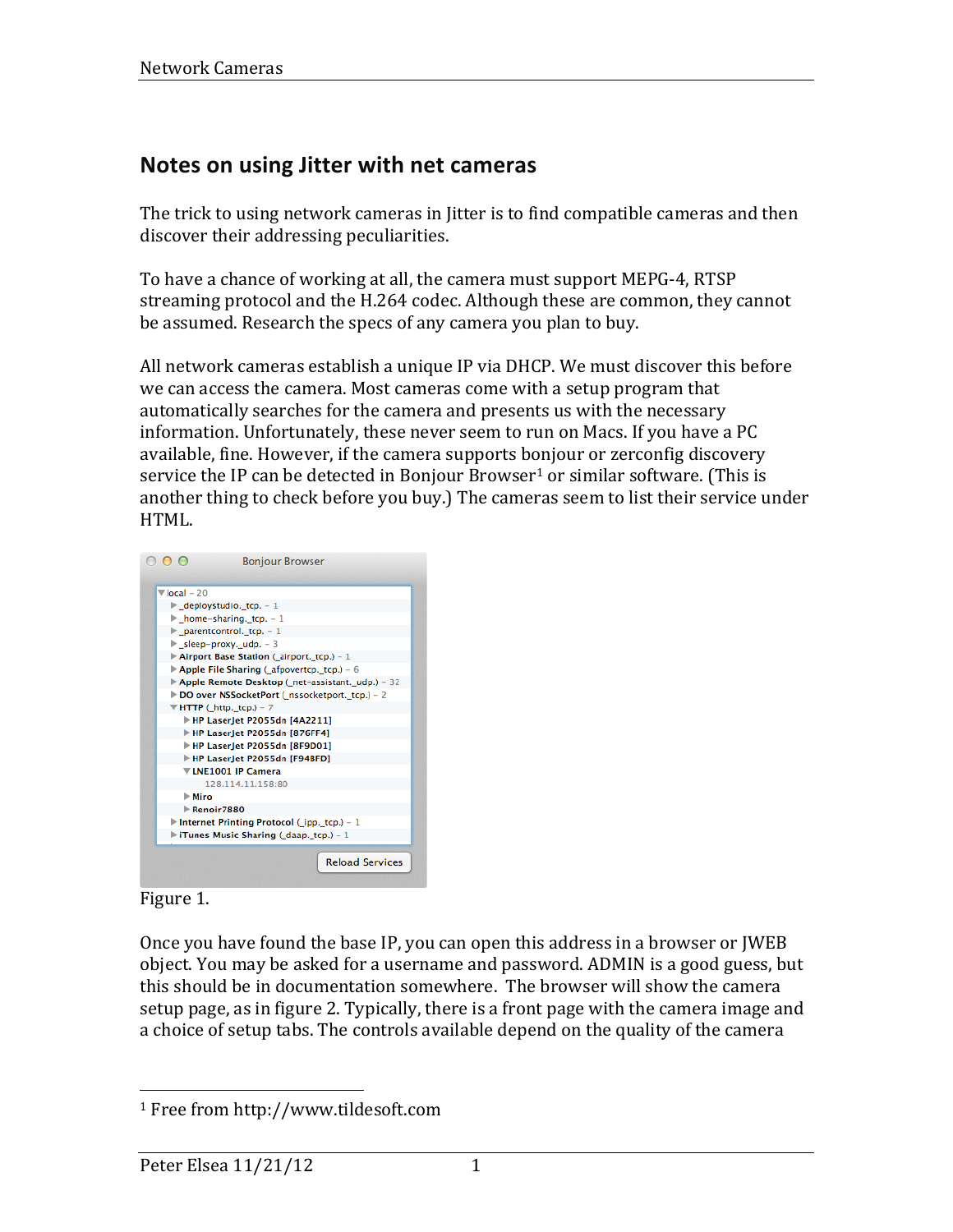and the inclination of the marketing department. You may have a choice of resolution and frame rates, iris settings (under lighting) even color balance.



Figure 2.

If your camera has pan, tilt or zoom features those should be controllable via the JWEB object.

Since jweb has no output feature, we need a direct access to the video. Once you have dealt with passwords, jit.qt.movie can get the video feed via a read message. Figure 3 shows the basic patch. Jit.qt.window can open media files from URLs with the read command. The URL must include the protocol followed by a colon and two slashes. For rtsp cameras, the format is "read rtsp://ip.ip.ip.ip/streamname." For example, the Lorex cameras use rtsp://ip.ip.ip.ip/video.mp4.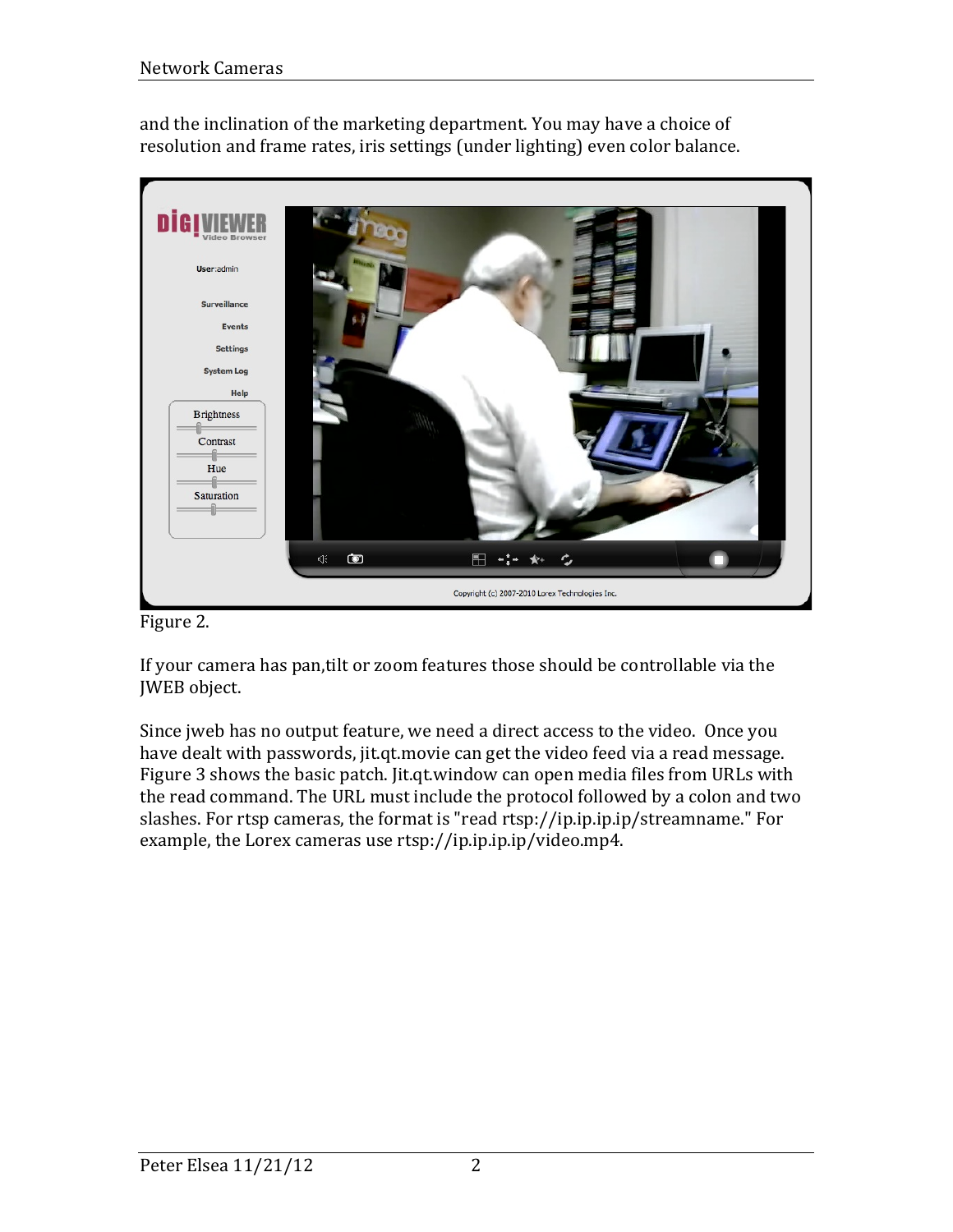

Figure 3.

Discovering the stream name can be quite a trick. Sometimes it is in the documentation, sometimes in the setup application. It is often buried deeply. Listings for many cameras can be found at http://www.soleratec.com/rtsp/. (Include that page in your initial research.) Some common cameras:

| Model               | URL                 |              | Account   Password |
|---------------------|---------------------|--------------|--------------------|
| Lorex LNE1001       | video.mp4           | <b>ADMIN</b> | <b>ADMIN</b>       |
| Lorex LNE3003       |                     |              |                    |
| D-Link DCS-942L     | play1.sdp           | <b>ADMIN</b> | none               |
| D-link DCS-5222L    | play2.sdp           |              |                    |
| Logitech Alert 720i | HighResolutionVideo |              |                    |

When you first connect, you will get this image:



Figure 4.

This means quicktime is buffering and the image will turn up eventually. The longer this appears, the greater the delay in the image. If the blue worm at the bottom stops crawling back and forth, the connection has timed out.